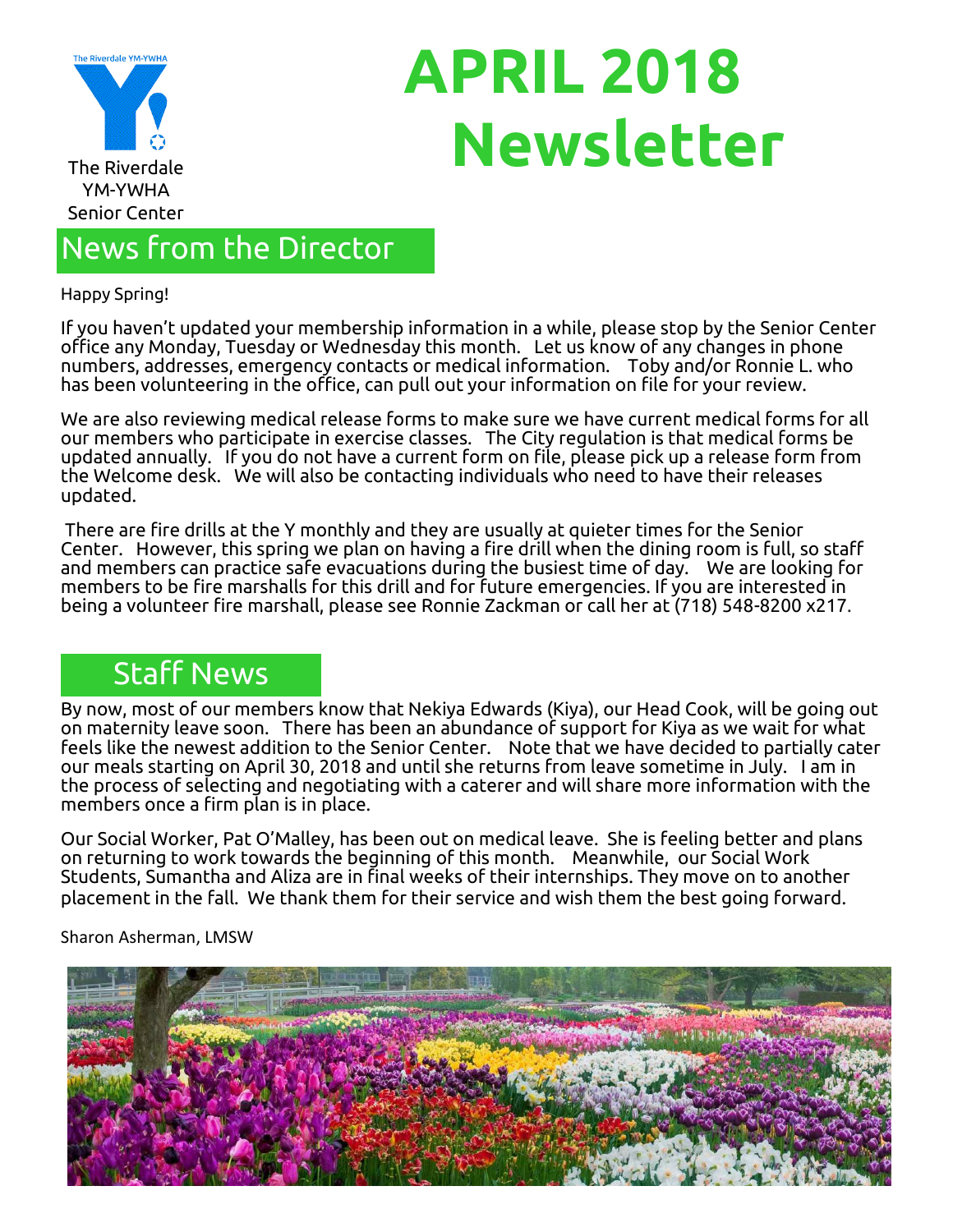## **New and Noteworthy at the Center**

Tuesday, Apr 3: 10:30 am **General Membership Meeting**. Senior Center Director and Advisory Council Members will update membership on Senior Center happenings.

Tuesday, Apr 3: 1:00 pm **Sing-a-long -** Join us in singing *Old Time Favorites.* With Ronnie Zackman, Senior Center Volunteer Coordinator.

Thurs, Apr 5: 10:30 am **Lecture:** *Hidden U.S. History* With Morris Friedberg, Senior Center Member

Tues, Apr 10: 10:30 am **Lecture:** *I Went To the Audiologist, Now What?* This talk will explore the meaning, impacts, and strategies to better understand changes in hearing and ways to approach those changes. Presented by Sara Leeds, MS, CCC- SLP Speech- Language Pathologist.

#### Tues, Apr 10: 11:45 am **Celebrating our Members' April birthdays.**

If it's your birthday we want to know. Tell us on this day. We have surprises for you.

Tues, Apr 10: 1:00 pm **Comedy Show:** Dale Grand, Esq. Senior Center Member and Professional Comedian will keep you laughing.

Thurs, Apr 12: 10:15am **Health Lecture**: *Protecting Your Bones as You Age.* Learn risk factors for bone loss, prevention, and treatment. We will also discuss diabetes—how it can weaken bones and ways to protect your bones if you have this illness. Presented by Mishlaela R. Rubin, MD. Clinical Osteoporosis Researcher.

Thurs, Apr 12: 10:30am **Discussion:** *A Judaic Perspective on How You Find Meaning in your*  *Life.* The study of two Talmudic texts will be used to provide alternate approaches to this issue. With David A . Schwartz, Rabbinical Student & Recent Retiree.

Fri, Apr 13: 1:00pm Led by Trinity Schmidt, Certified Transformational Yoga & Dance Instructor

Tues, Apr 17: 10:30am **Book Lecture:** *In a Mother's Arms.* A historical novel about the lives of three women, their trials & triumphs as women and mothers in the first half of the tumultuous twentieth century. Presented by the Author, Debbie Tues, Apr 24: 10:30am Eiseman.

Tues, Apr 17: 10:30am **Blood Pressure Screening:**  Provided by an R.N. with The Allen Hospital, New York Presbyterian Medical Center

Tues, Apr 17: 12:45pm *Menu Meeting:* Help develop upcoming Senior Center menus. With Food Service Manager, Nekiya Edwards.

#### Wed, Apr 18: 1:00pm **Lecture & DVD Clips**: *The Harlem Renaissance.* A

retrospective on Harlem during the turn of the Century. We will explore how the great migration of Africans from the South and the Caribbean influenced the socioeconomic, political, and cultural climate of Harlem, making the way for the likes of W. E. B Dubois, Duke Ellington, Zora Neale Hurston and others. Presented by Charlese Randolph, Senior Center Member Lecturer, Dance Fitness and Educational Consultant. Sponsored by a bequest from the estate of Senior Center Member, Lou Levinson. Coffee & dessert following the lecture.

Thurs, Apr 19: 10:30am **Health Lecture: Food & Mood-Preventing Depression with Nutrition***.* Presented by Julie Weiner, M.A. in Nutrition

**Bliss Fit : Yoga & Dance Session** *Magic & Mind Reading*. With David Thurs, Apr 19: 1:00pm **Cafe' Europa Entertainment:** Lawrence, Magician. All are welcome.

> Fri, Apr 20: 10:00am **Sports Documentary**: *Venus & Serena.* This documentary follows the tennis megastar William sisters in 2011 when disabling injuries & illness threatened to end their career.

> **Lecture:** *Important April Historical Events***.** Presented by Marilyn Kaufman, Historian

Tues, Apr 24: 11:00am **Health Lecture:** *Medication Safety.* The Basics for understanding medications at home Presented by Aileen Fitzpatrick, Nurse Practitioner. Practice Team Supervisor, PD Esprit

Thurs, Apr 26: 10:30am **Historical Trivia:** Led by Aaron Goldman. Senior Center Member

Thurs, Apr 26: 1:00pm **Book Club:** *The Bridge Ladies* by Betsy Lerner. May 2018 book is *The Little Red Chairs* by Edna O' Brien

Fri, Apr 27: 10:30am **Movie Talk**: Share your favorite movies from the past through the present. With Selma Kwartler,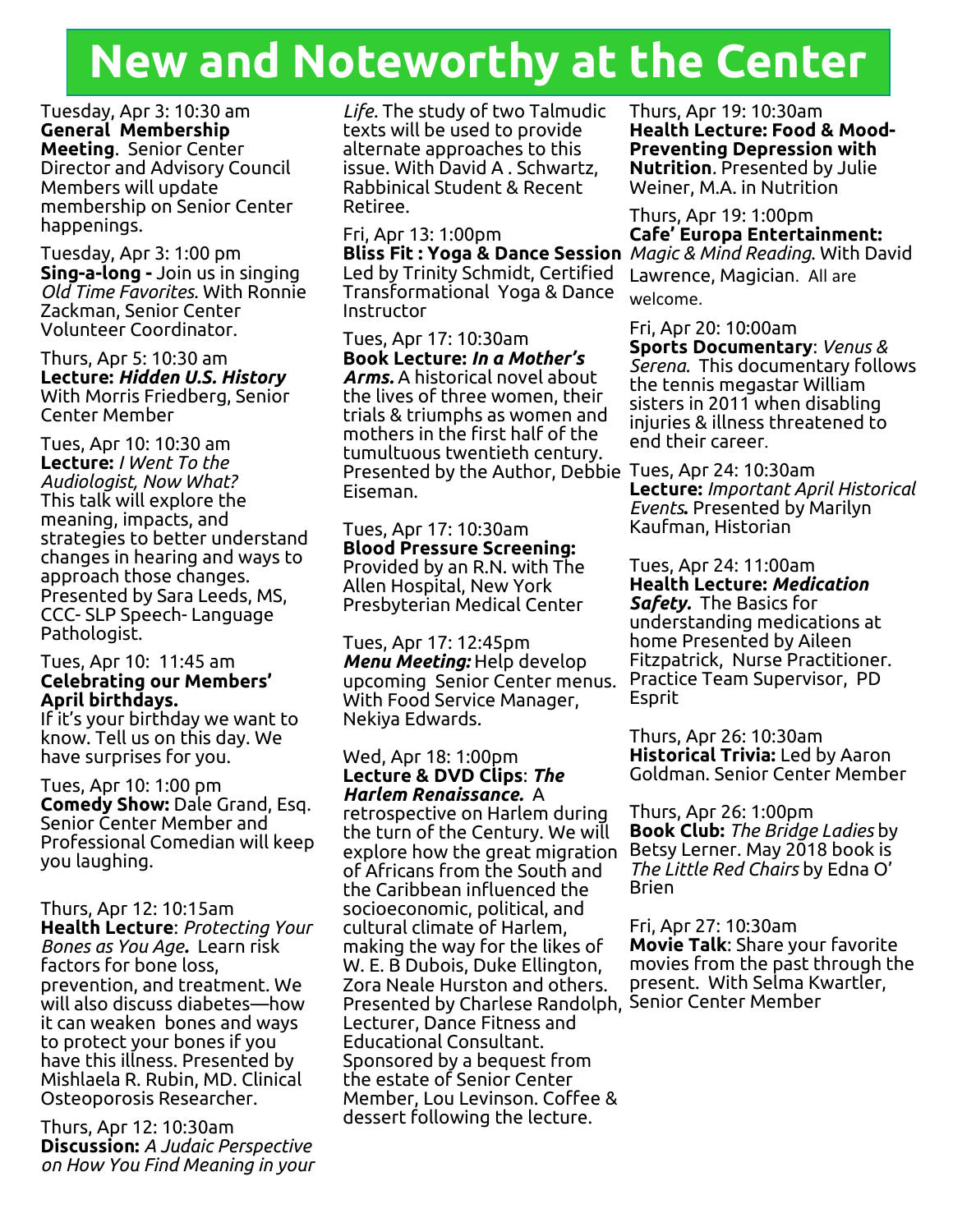## INTERESTED IN JOINING THE SENIOR CENTER ADVISORY BOARD?

The two year term of our current Senior Center Advisory Board expires on June 30, 2018 and in accordance with our by-laws, we will be looking for candidates to be part of a new Board.

To be eligible for nomination to the Advisory Board, an individual must be a member of the Senior Center, must participate in the program on a regular basis and be over age 60. The nominee must indicate a willingness and ability to continue an active and involved role in the Center's operations. Nominees must attend Board meetings regularly, represent the interest of the majority of the membership – not their own personal interest, be willing to serve on at least one subcommittee during the year, volunteer regularly at the Center, and participate in Board meeting discussions and be willing to accept and follow through with assignments. For more information, see Morris Friedberg, the Advisory Council President.



- 12:00PM Special Luncheon and dessert in our Card Room
- 1:00PM Entertainment Magic and Mind Reading Performed by David Lawrence, Magician

Café Europa programs for Nazi victims have been supported by a grant from the Conference on Jewish Material Claims Against Germany. Pre-registration required with Vicki Matalon at (718) 548-8200 x 204.

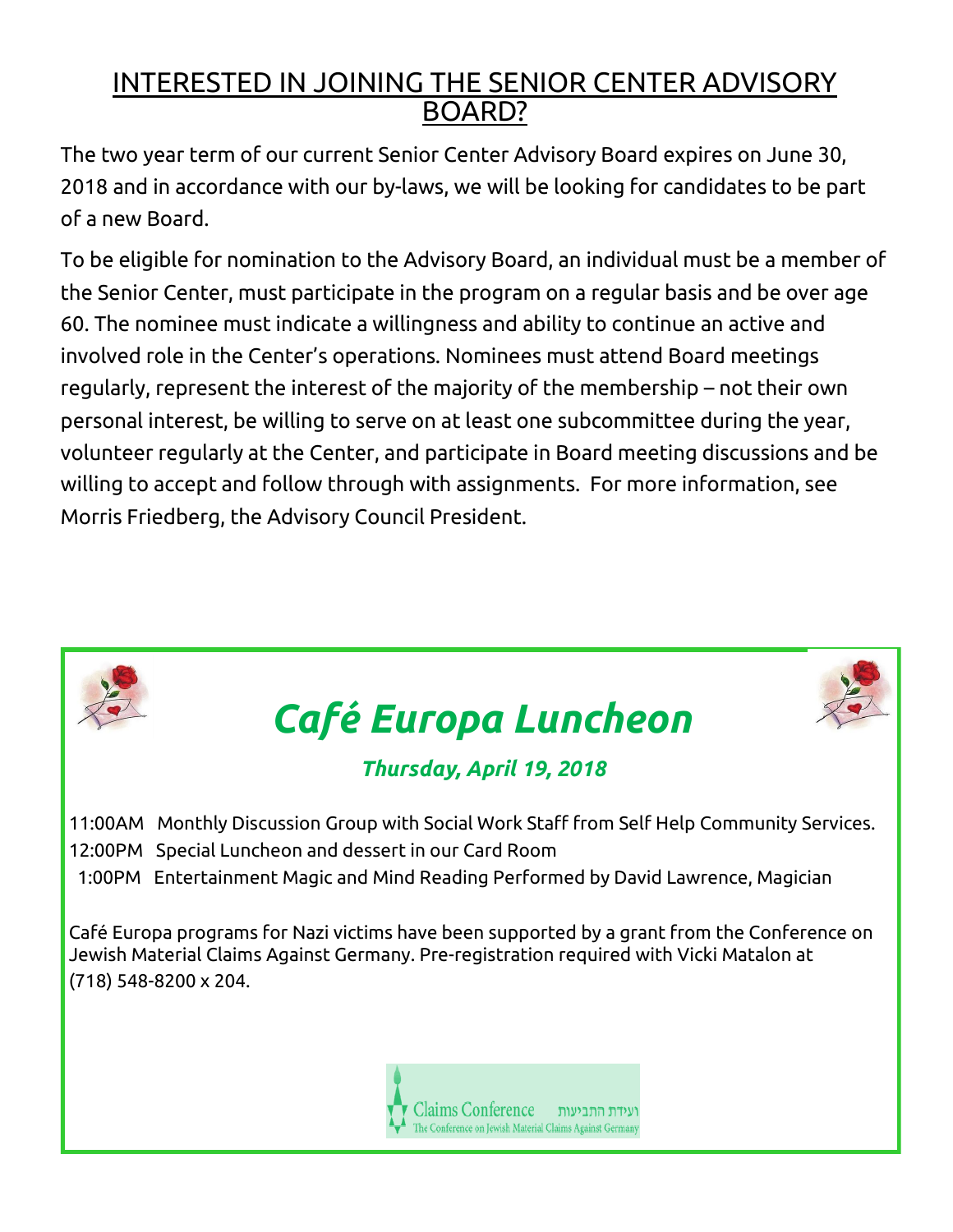### **NEW WEEKLY CLASSES AT THE CENTER**

#### WOOD CRAFT WORKSHOP

Fridays at 1:00pm starting April 20th. Learn to decoupage on wood. A simple craft skill. Create a beautiful art piece. Advance sign-up by April 10th will help us to ensure adequate supplies for all.

#### BRIDGE INTERMEDIATE LEVEL

Taught by an ACBL accredited instructor. Thursdays, from 10am—12noon for 8 Sessions. Dates: Apr 19th, May 3,10,17,24,31, June 7 & 14th 2018 Fee: \$160. Payable to the Riverdale Y by April 26th at the Y reception desk. We need 10 persons registered before May 3 or the class will be cancelled. See Vicki Matalon or call her at (347) 913-4391 for further details. Y Sponsored Paid Class.

#### TAI CHI FOR ARTHRITIS

Starts April 9, 2018 on Mondays and Fridays from 10:30 am—11:30 am for 8 weeks.

This is an evidence based class taught by Donna Bonn, a certified instructor with QTAC NY. Please let us know if you are interested. Benefits include pain and stiffness relief, improved balance, increased Y SPONSORED muscular strength and more.

#### DISCUSSION: CONNECTING THROUGH THE GENERATIONS

Starting Monday, April 9, 2018 at 1:00pm our Social Work Students, Sumantha and Aliza will lead a three week discussion on relatedness.

### **SIGN UPS/SAVE THE DATE**

#### **OPEN SUNDAY**

*April 29, 2018*

#### **MOTHER'S & FATHER'S DAY LUNCHEON**

Wed, May 16, 2018

Special Entertainment

Suggested donation \$4.00 in advance; \$6.00 day of

9:00 a.m. Doors Open 10:00 a.m. Discussion 11:45a.m. Lunch 1:00 p.m. Movie Bombshell: The Hedy Lamarr Story. The Life & Career of the underappreciated Hollywood movie star and genius inventor.

#### **SCAN VAN MAMMOGRAPHY**

Thurs, June 28, 2018 9:00am -12noon Project Renewal. Please call 800-564-6868 to make an appointment.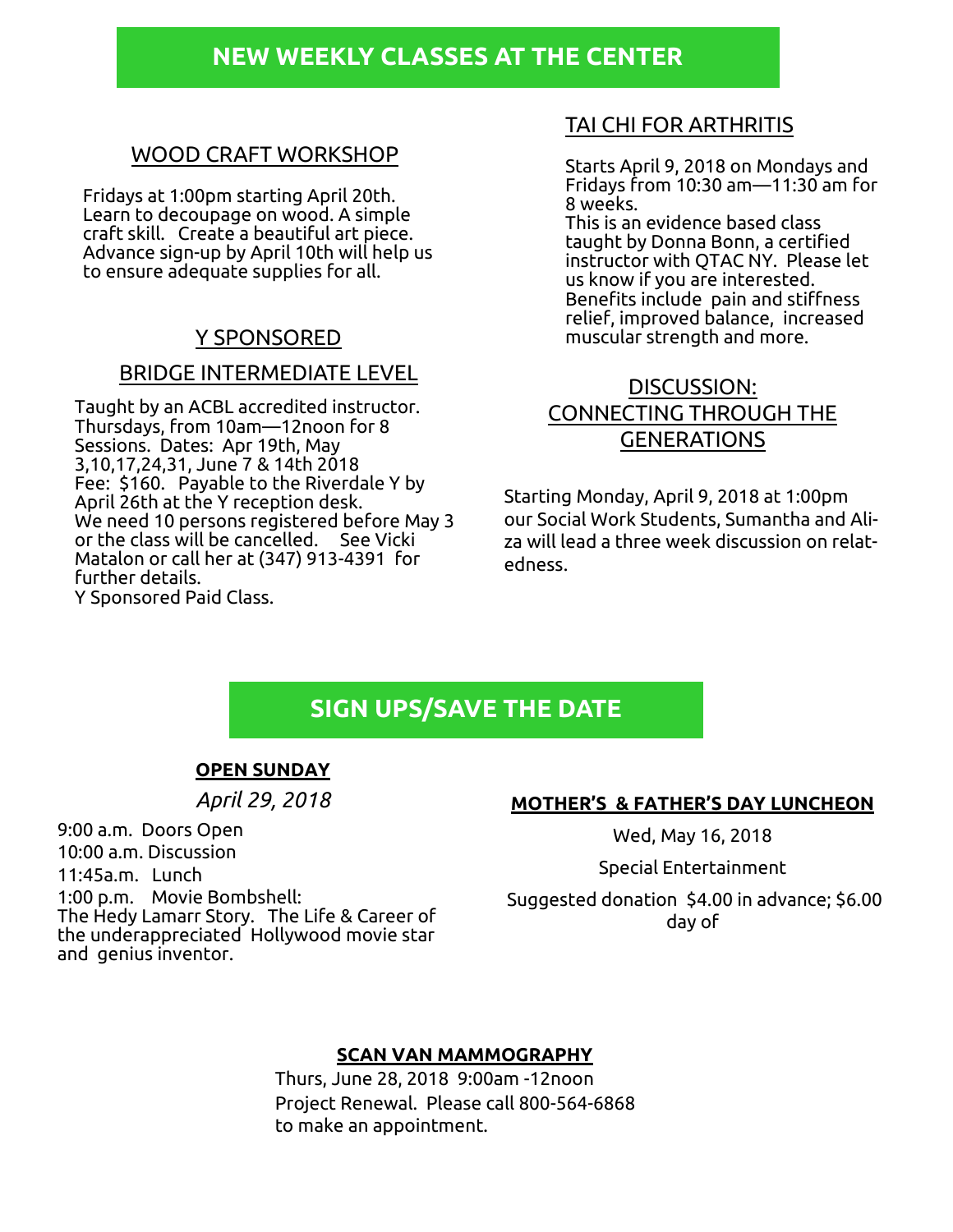## **Donations-Your Dollars at Work**

This month's donation page is in memory of George Dellon who was an active Senior Center Member for eighteen years. His wife, Evelyn, asked that all contributions in his memory be made to the Riverdale Y Senior Center. Below is a list of all the donors as of the end of March. Individual messages are being given directly to Evelyn.

> **TABLE 11 BARBARA KINLOCK BETTY BAUMEL BOB KOEPPL SALLY BINDER RICHARD & LISA LAU SAM & SUSAN CHASKY DOTTY LISS MORRIS & BEVERLY FRIEDBERG SHELAGH MASLINE HARRIET HAMMERSTEIN LISA MEYER CARL & ARIANA HOLBACK TEHILLA SIEGEL GEORGETTE JOHNSON EVE TRUNGOLD**

**EVELYN DELLON BARBARA SACHS & JERRY KLEIN** 

Donations help support the programs and services of the Senior Center. Checks can be made payable to the Riverdale Y Senior Center and given to Sharon or Toby. ForInformation on planned giving, please contact Marilyn Raider at (347)913-4421.

## **RIVERDALE Y BUS TRANSPORTATION**

Door to door round trip service to the Y is \$4.50 (\$2.25 suggested contribution each way). If you wish to be picked up on a specific day call (718) 548-8200, ext.**225** before 8:00 AM and leave a voice message with your name, pick up address, and phone number. Our drivers will call back when they are ready to pick you up.



### **COME ONE, COME ALL!**

You're invited to a picnic, join us on Mon, June 18th (rain date June 20th) to celebrate the return of summer sunshine at beautiful Henry Kaufman Campgrounds in Pearl River, NY.

Relax with friends, eat delicious food, listen to live music, and enjoy activities such as Bingo and charades. Tickets go on sale May 1 and thanks to the hard work of the Gala Committee, there is only a nominal \$10 charge for members (\$12 after May 29th.) Bus transportation will be provided. Tickets go on sale May 1, 2018.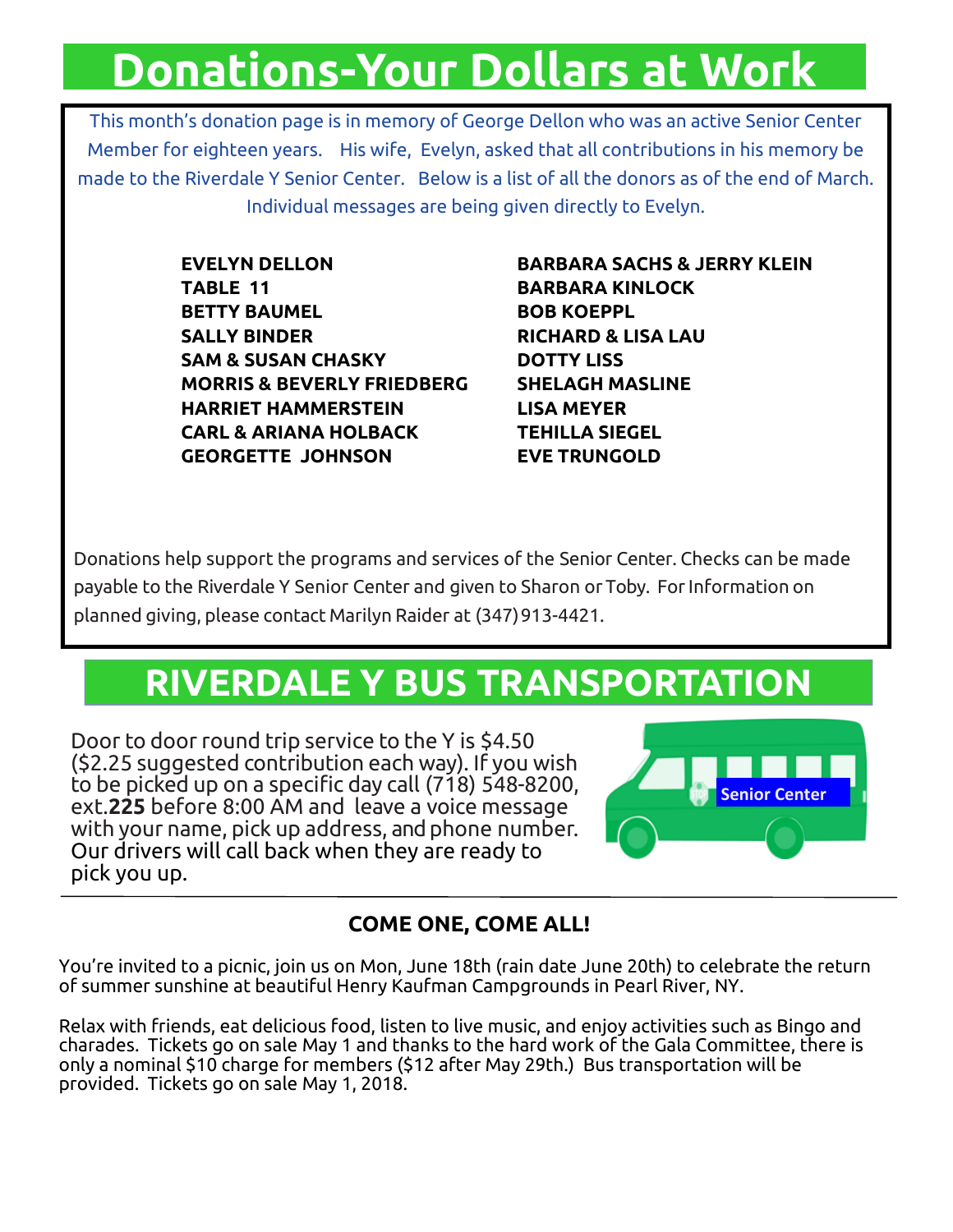## **SENIORS ON THE MOVE**

Advance registration is required for all trips and special events. Trips are in the Center's passenger van unless otherwise noted. Popular trips may require last minute transportation changes including the use of a school bus. If you have special needs regarding transportation, please alert staff when you register. Registration is at the Welcome Desk or call Vicki at (718) 548-8200 X204.

#### **TCM CLASSIC FILM COACH BUS TOUR**: Thursday, April 12, 2018

TCM Classic Film Tour is a new sightseeing bus tour of New York City, developed by Turner Classic Movies and On Location Tours, providing an insider's view of movie locations and history. See the real life set of dozens of classic movies from the 1930's through the 1990's. All tour guides are local actors who share insider info about filming in NYC. See locations from Breakfast at Tiffanys, You've Got Mail, Seven Year Itch, Rosemary's Baby, Manhattan, and more. Admire top NY attractions, including the Empire State Building, Central Park, Grand Central Terminal and more. Learn trivia and how NYC has changed since movie classics were filmed. Our Y passenger van will bring us to West 51st and Broadway where we will meet our shared coach bus. The tour begins at 10:30am sharp! We'll leave the Y at 8:30 a.m. to allow time for traffic. Shop for souvenirs in the Times Square area if time permits before departure. The coach bus tour is three hours and we plan to return to the Y around 4:00. Restrooms on bus. Early Bird price \$55; Price increases to \$60 after March 26th, 2018. Bagged lunch provided

#### **LYNDHURST MANSION GUIDED TOUR:** Wednesday, April, 25th, 2018

Lyndhurst Mansion is a Gothic revival country house that sits in its own 67 acre park beside the Hudson River in Tarrytown, NY. It was originally designed in 1838 by American architect Alexander Jackson Davis for former NYC Mayor William Paulding. Its noteworthy occupants included Railroad Tycoon Jay Gould, Merchant George Merritt, and William Paulding. We will see 19 decorated rooms on 2 floors. Only the 1st floor is wheelchair accessible; steps lead to the 2nd floor vast collection of art. Antiques and furniture have remained largely intact. Varied collection of European paintings. Large stained glass windows. There are expansive grounds and out buildings that are a fine example of 19th century landscape design and historic architecture. Sweeping lawns accented with shrubs and specimen trees will be visited after the tour on our own. Our passenger van departs the Y at 12:30pm and returns to the Y at 4:30pm. Early Bird Price \$35; price increases to \$40 after April 10th. Early lunch at 11:30am for trip goers is not included in the trip price. Suggested contribution for lunch applies.

#### **MUSEUM OF MODERN ART IN NY:** Tues, May 1, 2018

We'll take a self-guided tour through the current exhibitions: *Stephen Shore* photography exhibit. He rose to prominence in the 1970s by capturing the mundane aspects of American popular culture in straight forward unglamorous images. *Investing Modern Art in Brazil* features over 100 works drawn from collections across Europe, Latin America and the United States. You will also have access to the permanent exhibits from the 1880s-1950s, Matisse, Cubism, Monet and more. Early 11:30 am lunch at the Y. Suggested contribution for lunch not included in cost of trip. Bus Departs Y at 12:15pm, returns approx 5:30pm. Early Bird Cost \$12. After April 16 cost increases to \$20.

**NEW YORK PHILHARMONIC OPEN REHEARSAL AT LINCOLN CENTER:** Thurs, May 10, 2018. All open rehearsals are working rehearsals that are a fascinating opportunity to watch the New York Philharmonic at work and see how a piece of music is shaped and polished by the conductor and the musicians. The program includes Elgar Cello Concerto. & Tchaikovsky Symphony No1, Winter Dreams, with Jian Wang on cello and Nikolaj Znaider, Conductor. Departs Y at 8:15am. returns at 2:30pm via Y passenger van. Early bird price \$35. Price increases to \$40 after May 1. Bagged lunch provided.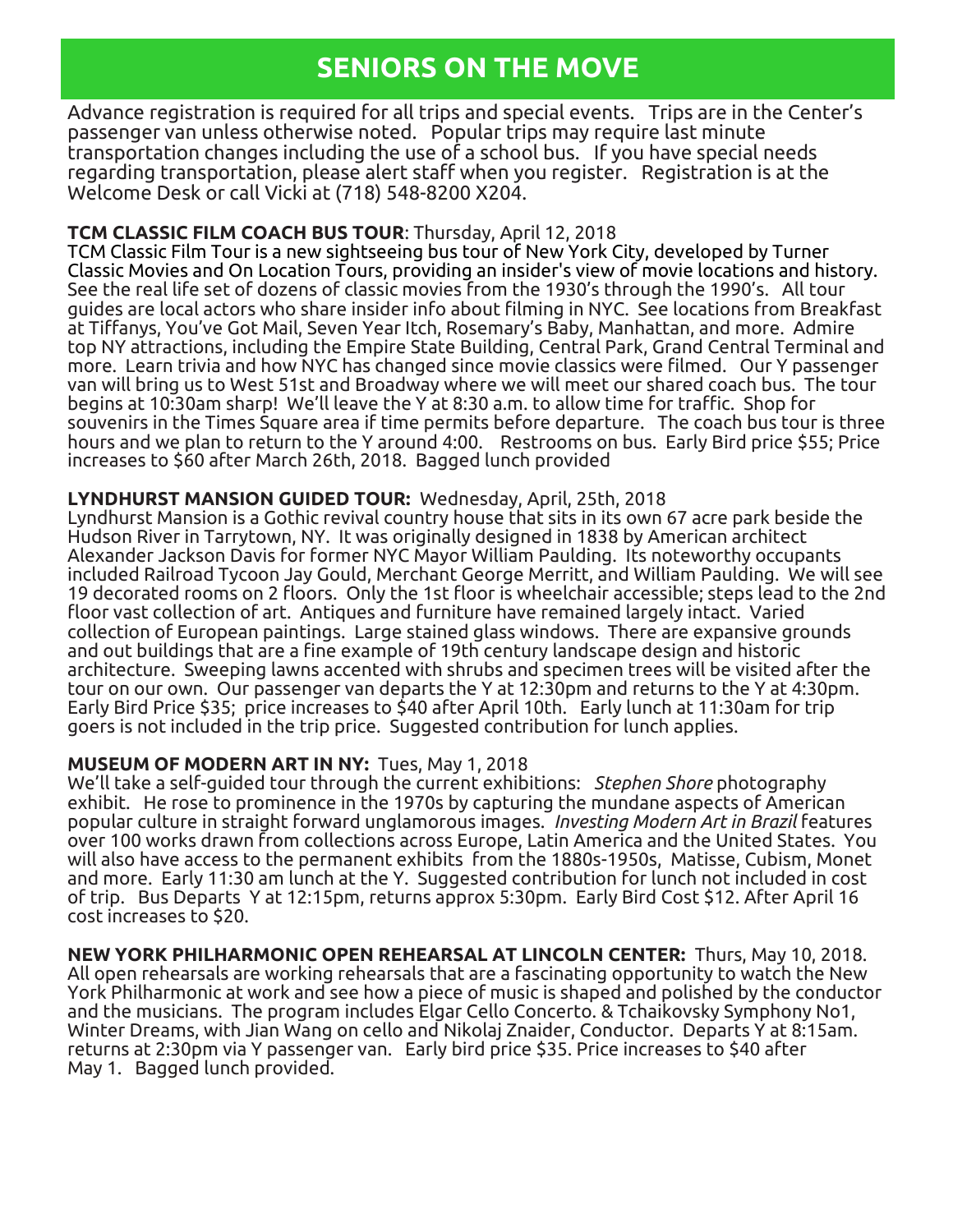## APRIL MENU

| <b>MONDAY</b>                                                                                         | <b>TUESDAY</b>                                                                                                         | <b>WEDNESDAY</b>                                                                  | <b>THURSDAY</b>                                                                                                | <b>FRIDAY</b>                                                                                          |
|-------------------------------------------------------------------------------------------------------|------------------------------------------------------------------------------------------------------------------------|-----------------------------------------------------------------------------------|----------------------------------------------------------------------------------------------------------------|--------------------------------------------------------------------------------------------------------|
| $\overline{2}$<br><b>BAKED DILL FISH</b><br>Passover Pasta<br>California Blend<br>Veg<br>Apples       | 3<br><b>CHICKEN CUTLETS</b><br><b>Baked Potatoes</b><br><b>Broccoli</b><br>Oranges                                     | 4<br><b>TUNA CAKE</b><br>Zucchini<br><b>Red Bliss Potatoes</b><br><b>Bananas</b>  | 5<br><b>Passover PASTA</b><br>W/TURKEY<br><b>MEAT SAUCE</b><br><b>Tossed Salad with</b><br>dressing<br>Oranges | 6<br>Closed                                                                                            |
| 9<br><b>WESTERN</b><br><b>FRITTATA</b><br><b>Baked Red Potato</b><br>Wedges<br>Green Beans<br>Bananas | 10<br><b>BAKED SALMON</b><br>Couscous<br>Kale & Lemon<br>Grapes                                                        | 11<br><b>BBQ CHICKEN</b><br><b>Brown Rice</b><br>Roasted Veg<br>Oranges           | 12<br><b>HAMBURGERS</b><br><b>Sweet Potato Fries</b><br><b>Tossed salad</b><br><b>Sliced Peaches</b>           | 13<br><b>BAKED CHICKEN</b><br><b>Yellow Rice</b><br>Asian Veg<br>Tangerine                             |
| 16<br><b>TURKEY WINGS</b><br><b>Sweet Potatoes</b><br><b>Collard Greens</b><br><b>Bananas</b>         | 17<br><b>SALMON CAKES</b><br><b>Brown Rice</b><br>Asian Blend Veg<br>Strawberry                                        | 18<br><b>SPAGHETTI &amp;</b><br><b>MEATBALLS</b><br><b>Broccoli</b><br>Watermelon | 19<br><b>BAKED STUFFED</b><br><b>FISH</b><br>Garlic Mashed<br>Potato<br>Mixed Vegetables<br>Oranges            | 20<br><b>OVEN FRIED</b><br><b>CHICKEN</b><br>Garden Salad<br>Mixed Vegetables<br><b>Fruit Cocktail</b> |
| 23<br><b>BEEF STEW</b><br>Egg Noodles<br><b>Baby Carrots with</b><br>Parsley<br>Applesauce            | 24<br><b>BAKED</b><br><b>MUSHROOM</b><br><b>CHICKEN</b><br><b>Baked Potatoes</b><br>Zucchini<br><b>Canned Apricots</b> | 25<br><b>TUNA NOODLE</b><br><b>CASSEROLE</b><br>Garlic Bread<br>Peas<br>Apples    | 26<br><b>TURKEY BURGERS</b><br><b>Sweet Potatoes</b><br><b>Fries</b><br>Garden Salad<br><b>Bananas</b>         | 27<br><b>LEMON BAKED</b><br><b>CHICKEN</b><br>Bowtie pasta with<br>Kasha<br>California blend           |
| 30<br><b>BAKED FISH</b><br><b>Red Bliss Potatoes</b><br>Italian Blend Veg<br>Apples                   |                                                                                                                        |                                                                                   |                                                                                                                |                                                                                                        |
|                                                                                                       |                                                                                                                        |                                                                                   |                                                                                                                |                                                                                                        |

**MENU SUBJECT TO CHANGE WITHOUT PRIOR NOTICE**

Funded by the New York City Department for the Aging and your contributions.